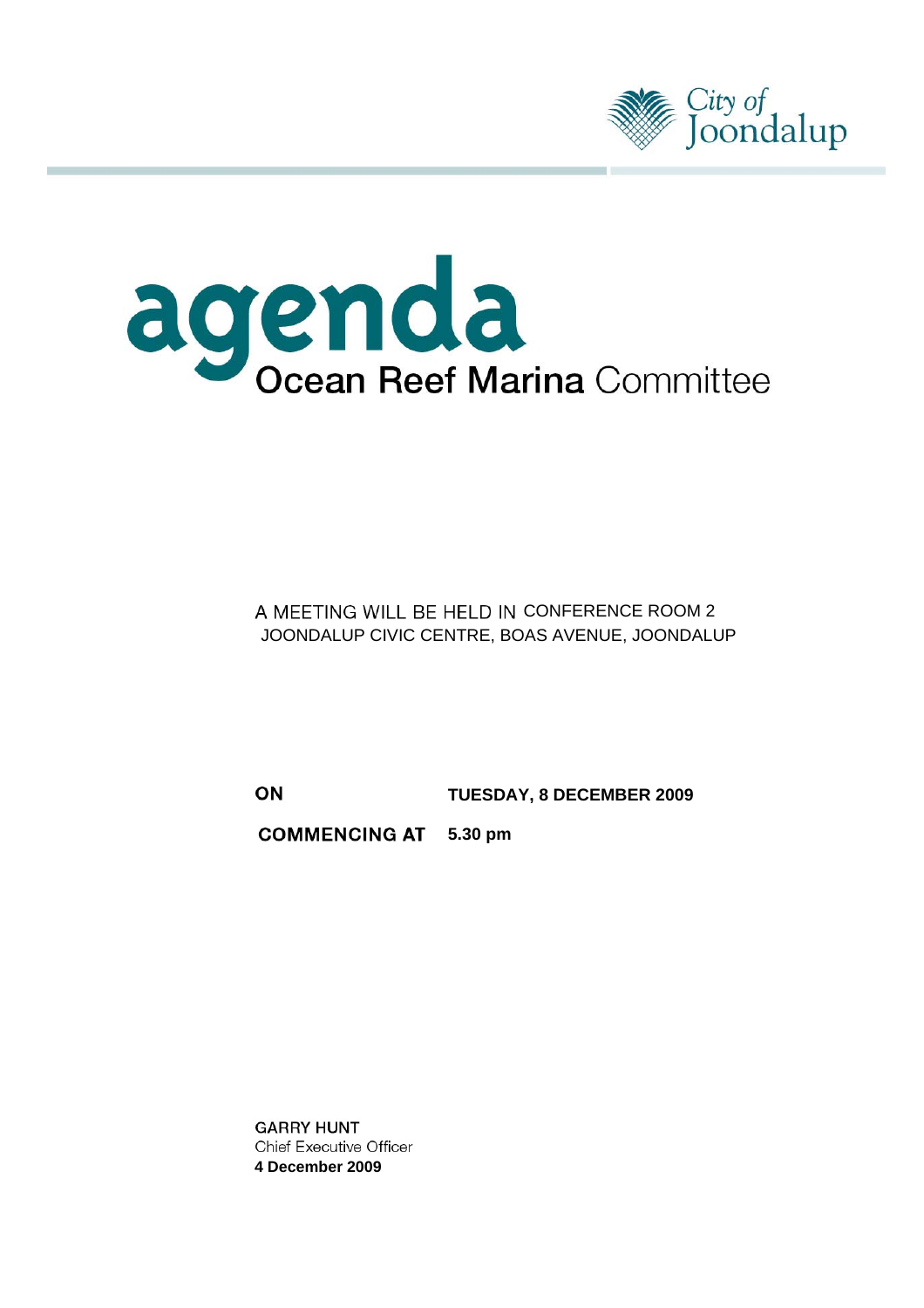# **TABLE OF CONTENTS**

| <b>Item No</b>    | <b>Title</b>                                                                                   | Page No |
|-------------------|------------------------------------------------------------------------------------------------|---------|
|                   | <b>Declaration of Opening</b>                                                                  | 4       |
|                   | <b>Election of Presiding Member</b>                                                            | 4       |
|                   | <b>Election of Deputy Presiding Member</b>                                                     | 5       |
|                   | Apologies/Leave of Absence                                                                     | 6       |
|                   | <b>Confirmation of Minutes</b>                                                                 | 6       |
|                   | Announcements by the Presiding Person without discussion                                       | 6       |
|                   | Declarations of Interest                                                                       | 6       |
|                   | Identification of matters for which the meeting may sit behind<br>closed doors                 | 6       |
|                   | Petitions and deputations                                                                      | 6       |
|                   | Reports                                                                                        | 6       |
| Item 1            | Ocean Reef Marina Development - Structure Plan Progress<br>Report                              | 7       |
| Item <sub>2</sub> | Reef<br>Marina Community Reference<br>Group<br>Ocean<br><b>Community Consultation Briefing</b> | 14      |
|                   | Motions of which previous notice has been given                                                | 18      |
|                   | Requests for Reports for future consideration                                                  | 18      |
|                   | Closure                                                                                        | 18      |

**Note:** 

**Clause 77 of the City's Standing Orders Local Law 2005 states:** 

"Unless otherwise provided in this local law, the provisions of this local law shall apply to meetings of committees with the exception of:

- (a) clause 29 (Members seating;) and
- (b) clause 54 (Limitation on members speaking.)"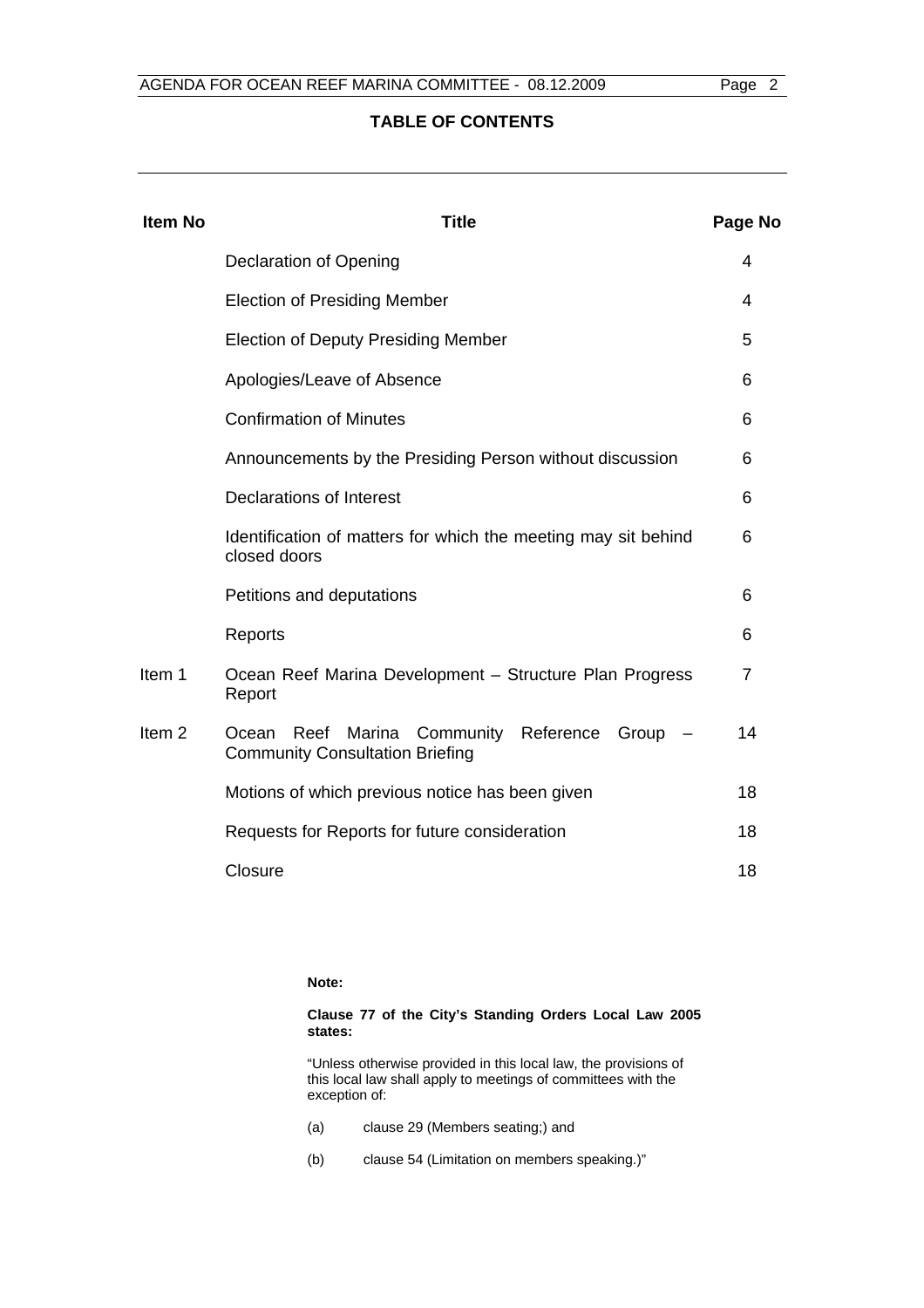# **CITY OF JOONDALUP**

Notice is hereby given that a meeting of the **OCEAN REEF MARINA COMMITTEE**  will be held in Conference Room 2, Joondalup Civic Centre, Boas Avenue, Joondalup on **TUESDAY, 8 DECEMBER 2009** commencing at **5.30 pm** 

GARRY HUNT Chief Executive Officer  $\Box$  Joondalup Joondalup 4 December 2009 Western Australia

# **AGENDA**

#### *Committee Members*

*Mayor Troy Pickard Cr Tom McLean Cr Trona Young Cr Philippa Taylor Cr Geoff Amphlett Cr Christine Hamilton-Prime Cr Brian Corr Cr Russ Fishwick* 

# *Quorum for meetings (4):*

*The quorum for a meeting is to be at least 50% of the number of offices (whether vacant or not) of member of the committee.* 

#### *Simple Majority:*

*A simple majority vote is to be more than 50% of those members present at the meeting.* 

#### *Absolute majority (5):*

*An absolute majority vote is to be more than 50% of the number of offices (whether vacant or not) of the committee.* 

#### **Casting vote:**

In the event that the vote on a motion is tied, the presiding person must cast a second vote.

#### **Terms of Reference**

To provide leadership for, and oversight of, the Ocean Reef Marina project.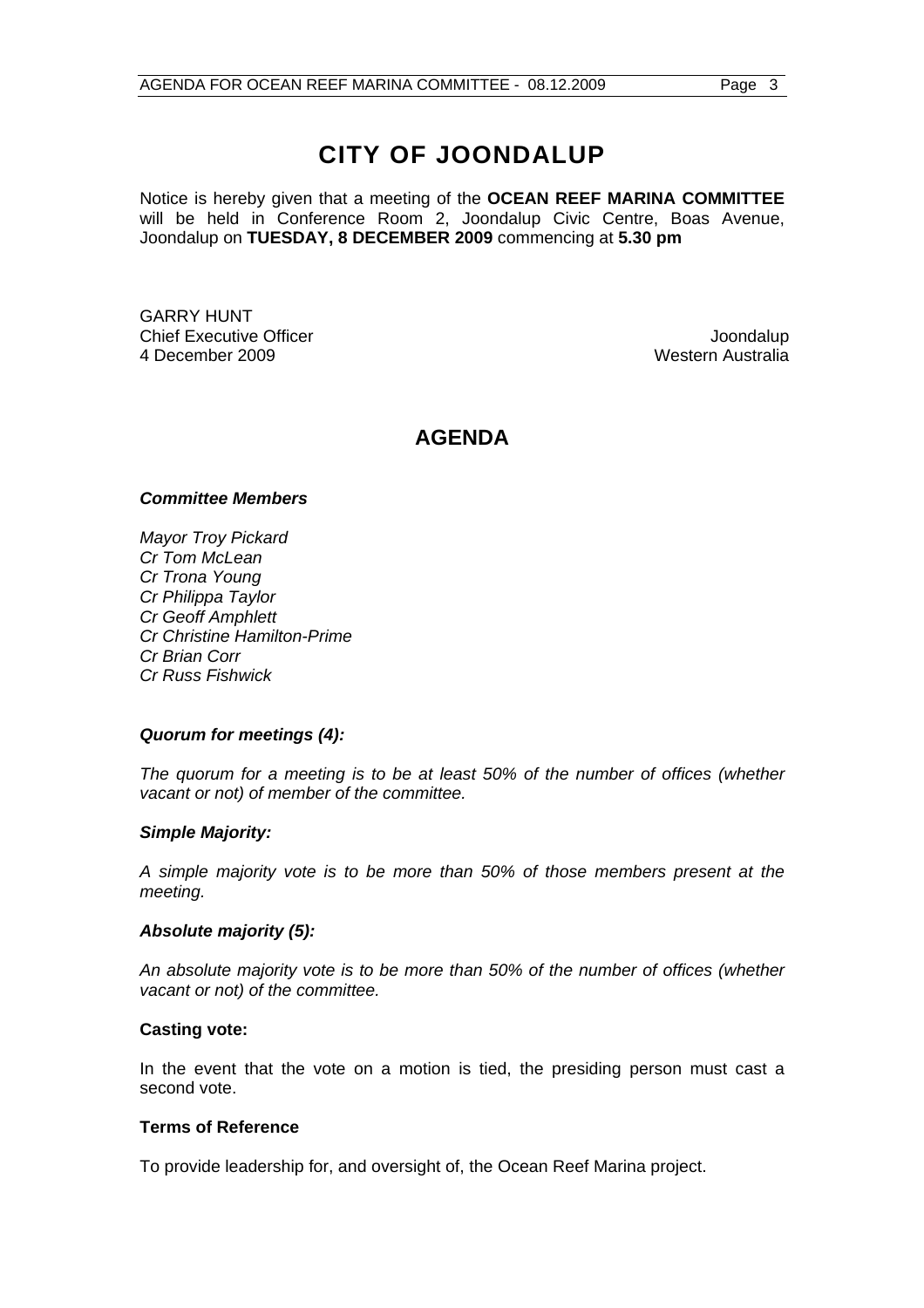# **DECLARATION OF OPENING**

# **ELECTION OF PRESIDING MEMBER**

Section 5.12 of the Local Government Act 1995 requires a committee appointed by a local government, to appoint a presiding member as the first item of business at its first meeting.

The procedure that is required to be followed is detailed in Schedule 2.3, Division 1 of the Act which is as follows:

#### **When the Committee elects a Presiding Member**

- 2 (1) The Office of Presiding Member is to be filled as the first matter dealt with:
	- (a) at the first meeting of the Committee after an inaugural election or a Section 4.13 or 4.14 election or after an ordinary elections day; and
	- (b) at the first meeting of the Committee after an extraordinary vacancy occurs in the office of Presiding Member.
	- (2) If the first ordinary meeting of the committee is more than 3 weeks after an extraordinary vacancy occurs in the office of Presiding Member, a special meeting of the Committee is to be held within that period for the purpose of filling the office of Presiding Member.

#### **CEO to preside**

3 The CEO is to preside at the meeting until the office of Presiding Member is filled.

#### **How the Presiding Member is elected**

- 4 (1) The Committee is to elect a Committee member to fill the office of Presiding Member.
	- (2) The election is to be conducted by the CEO in accordance with the procedures prescribed.
	- (3) Nominations for the office of presiding member are to be given to the CEO in writing before the meeting or during the meeting before the close of nominations.
	- (3a) Nominations close at the meeting at a time announced by the CEO, which is to be sufficient time after the announcement by the CEO that nominations are about to close to allow for any nominations made to be dealt with.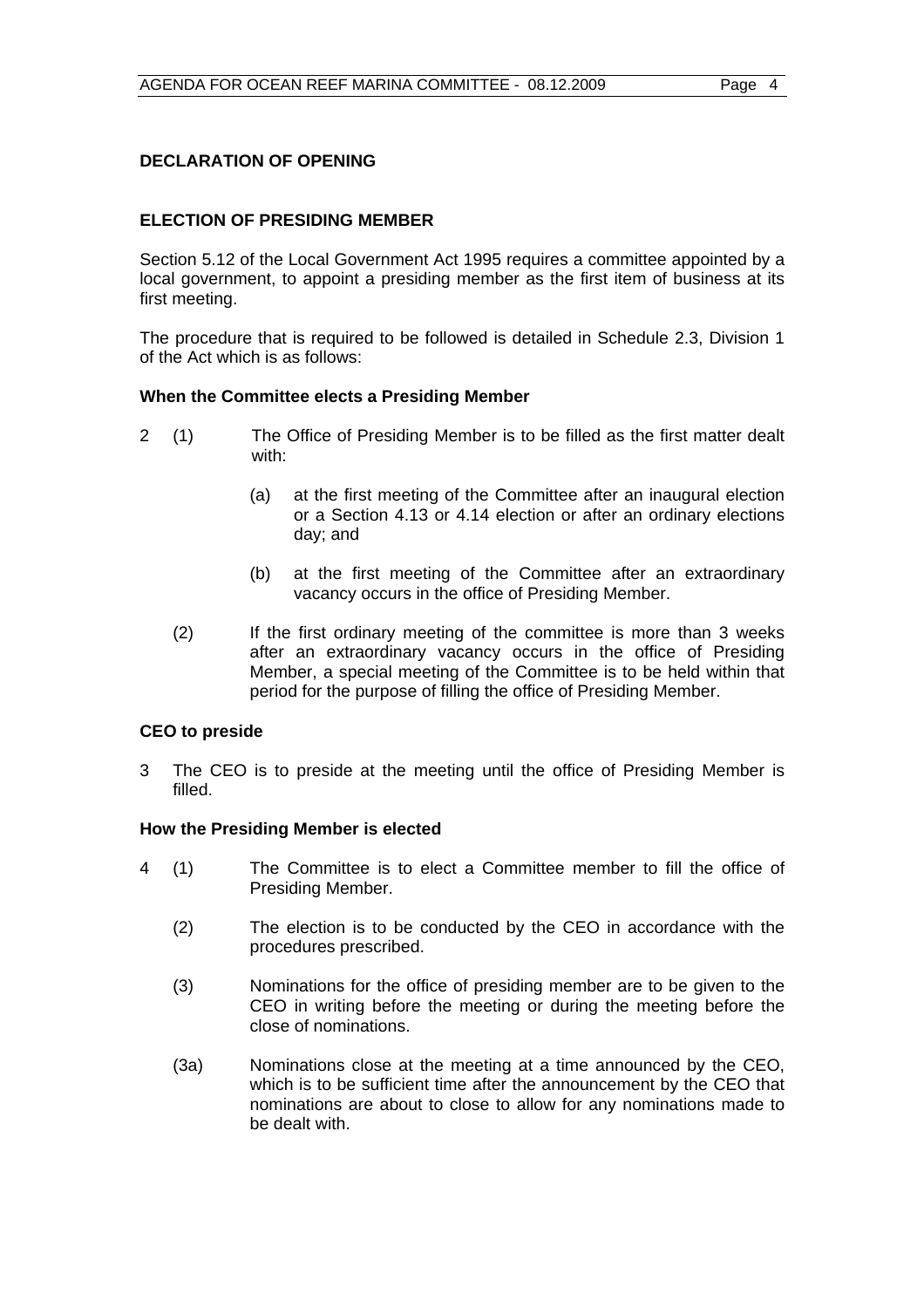- (4) If a committee member is nominated by another committee member the CEO is not to accept the nomination unless the nominee has advised the CEO, orally or in writing, that he or she is willing to be nominated for the office.
- (5) The committee members are to vote on the matter by secret ballot as if they were electors voting at an election.
- (6) Subject to clause 5(1), the votes cast under subclause (5) are to be counted and the successful candidate determined, in accordance with the procedures set out in Schedule 4.1 (which deals with determining the result of an election) as if those votes were votes cast at an election.
- (7) As soon as practicable after the result of the election is known, the CEO is to declare and give notice of the result in accordance with the regulations, if any.

#### **Votes may be cast a second time**

- 5 (1) If when the votes cast under Clause 4(5) are counted there is an equity of votes between 2 or more candidates who are the only candidates in, or remaining in, the count, the count is to be discontinued and the meeting is to be adjourned for not more than 7 days.
	- (2) Any nomination for the office of Presiding Member may be withdrawn, and further nominations may be made, before or when the meeting resumes.
	- (3) When the meeting resumes the committee members are to vote again on the matter by secret ballot as if they were electors voting at an election.
	- (4) The votes case under subclause (3) are to be counted, and the successful candidate determined, in accordance with Schedule 4.1 as if those votes were votes cast at an election.

The votes are to be counted in accordance with Schedule 4.1 of the Local Government Act 1995 as if those votes were cast at an election. This means that should the CEO receive more than two nominations for office of Presiding Member the vote would be counted by the preferential voting method. Should only two nominations be received by the CEO, then the committee member with the greatest number of votes is to be elected.

# **ELECTION OF DEPUTY PRESIDING MEMBER**

It is advisable that the committee appoints a deputy presiding person, who would chair the meeting in the absence of the presiding person.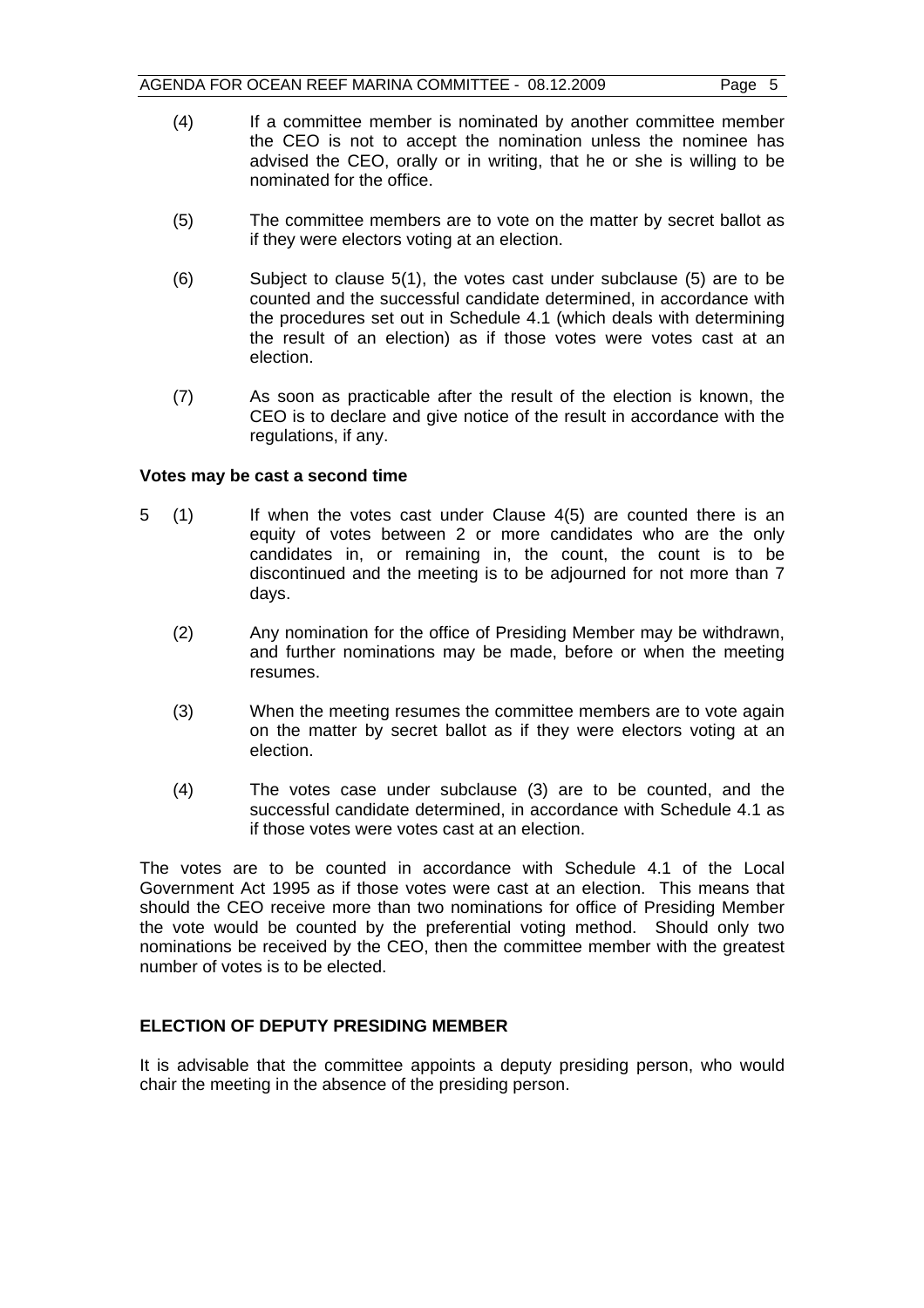#### **APOLOGIES/LEAVE OF ABSENCE**

#### **Leave of Absence previously approved**

Cr Trona Young 26 November 2009 to 15 December 2009 inclusive

#### **CONFIRMATION OF MINUTES**

MINUTES OF THE OCEAN REEF MARINA COMMITTEE MEETING HELD ON 3 SEPTEMBER 2009

#### **RECOMMENDATION**

**That the minutes of the meeting of the Ocean Reef Marina Committee held on 3 September 2009 be confirmed as a true and correct record.** 

**ANNOUNCEMENTS BY THE PRESIDING PERSON WITHOUT DISCUSSION** 

**DECLARATIONS OF INTEREST** 

**IDENTIFICATION OF MATTERS FOR WHICH THE MEETING MAY SIT BEHIND CLOSED DOORS** 

**PETITIONS AND DEPUTATIONS** 

**REPORTS**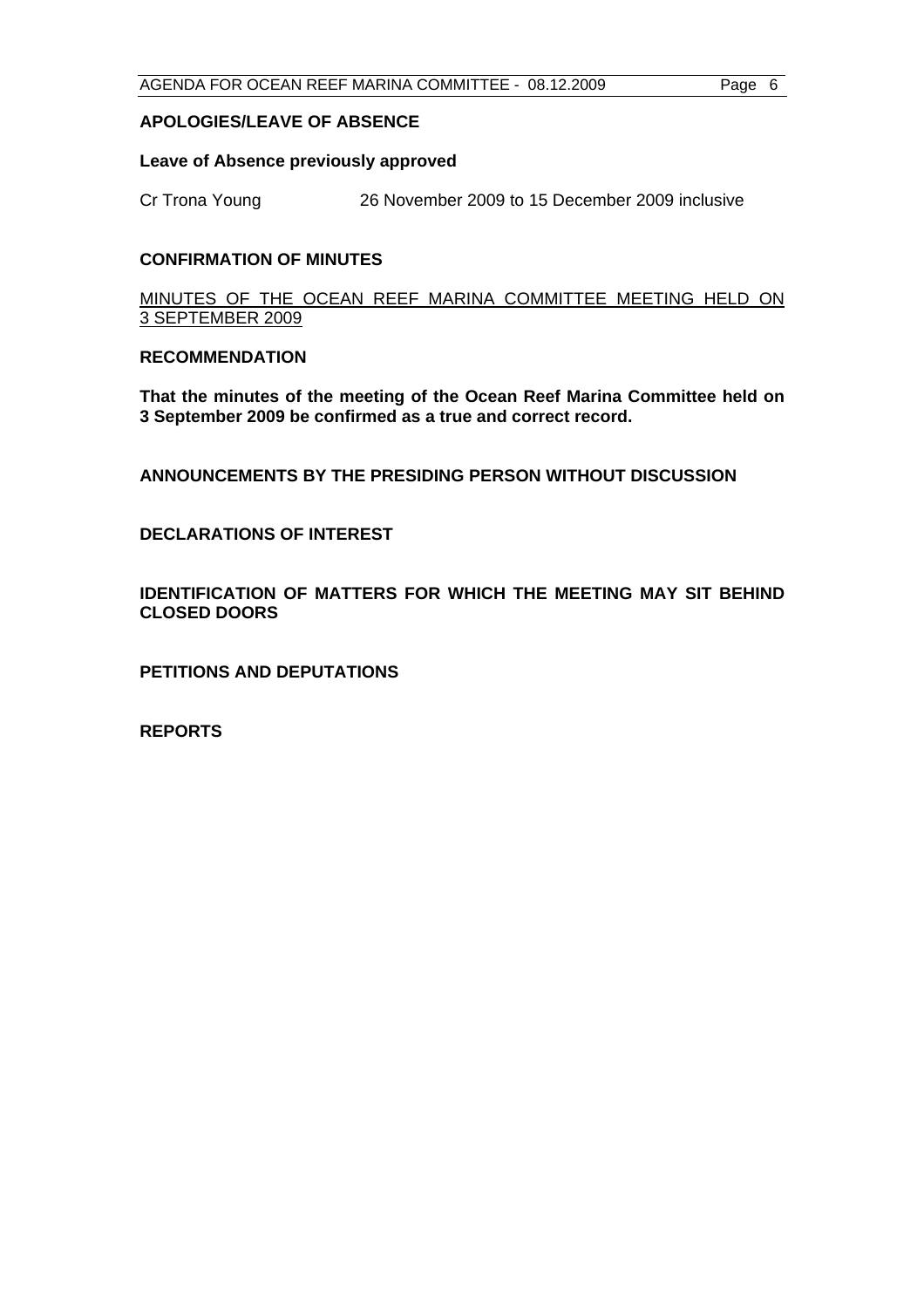# **ITEM 1 OCEAN REEF MARINA DEVELOPMENT STRUCTURE PLAN PROGRESS REPORT**

| <b>WARD:</b>                           | All                                          |                                                                            |
|----------------------------------------|----------------------------------------------|----------------------------------------------------------------------------|
| <b>RESPONSIBLE</b><br><b>DIRECTOR:</b> | Mr Garry Hunt<br>Office of the CEO           |                                                                            |
| <b>FILE NUMBER:</b>                    | 04171                                        |                                                                            |
| <b>ALT FILE NUMBER:</b>                | 07303                                        |                                                                            |
| <b>ATTACHMENTS:</b>                    | Attachment 1<br>Attachment 2<br>Attachment 3 | Concept Plan 7<br><b>DRAFT - Work Taskflow Chart</b><br><b>Gannt Chart</b> |

# **PURPOSE/EXECUTIVE SUMMARY**

To provide the Committee with a progress report on the development of a Structure Plan for the Ocean Reef Marina.

# **BACKGROUND**

The Ocean Reef Marina development project was revitalised in 2004 when the then Minister for Planning and Infrastructure announced that the State Government of the day would commit up to \$700,000 towards concept plans and a structure plan aimed at transforming the Ocean Reef boat launching facility into a world-class commercial and recreational marina.

Whilst a Structure Plan for the development is the ultimate outcome, the development and refinement of a concept plan was the preliminary phase prior to determination of the Structure Plan. The Ocean Reef Marina Committee (of Council) and the Ocean Reef Marina Government Steering Committee, together with the Ocean Reef Marina Community Reference Group and the City's external consultants, developed and refined a concept plan which was presented to Council on 5 May 2009 (JSC7-05/07 refers). At that meeting it was resolved that Council:

 *1 NOTES the contents of the Ocean Reef Marina Development – Structure Plan Progress Report dated 24 April 2009 and Concept Plan 7 as the latest plan in the progress towards a Structure Plan for the Ocean Reef Marina Site, with the inclusion of an artificial reef to the south of the development site;*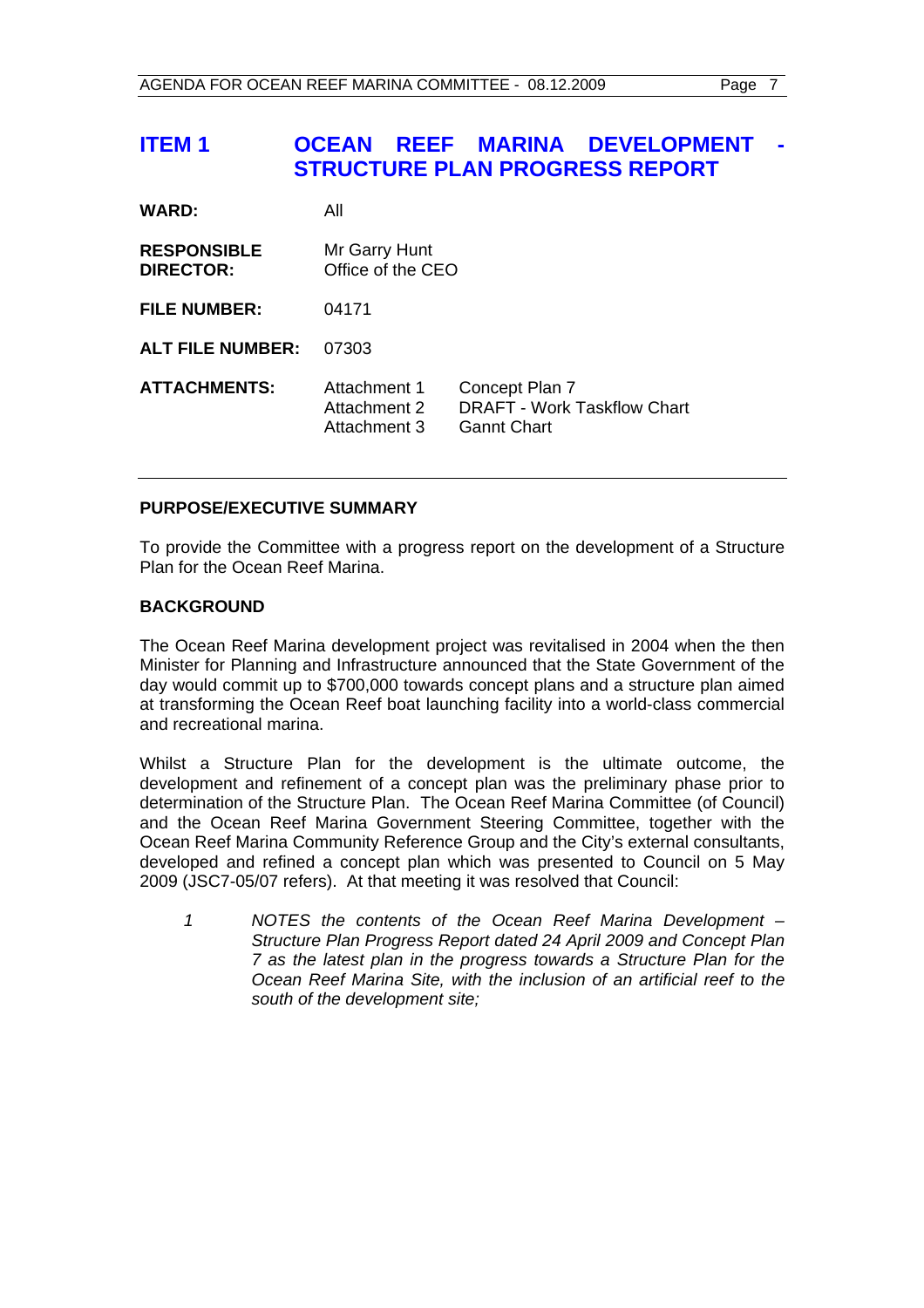#### *2 ENDORSES:*

- *(a) Concept Plan 7 as the plan to be progressed towards a Structure Plan for the Ocean Reef Marina Site;*
- *(b) Concept Plan 7 for release for public comment for a period of 60 (sixty) days.*

Following the community consultation period, the results of the public survey were presented to Council on 15 September 2009 which referred the report to the Ocean Reef Marina Community Reference Group for further comment and following the review of the report by the Ocean Reef Marina Community Reference Group, referred the matter back to the Ocean Reef Marina Committee for further consideration (CJ217-09/09 refers). A meeting of the Ocean Reef Marina Community Reference Group was held Thursday 3 December 2009 and the outcome of the Group's review of the community consultation report and Concept Plan 7 is presented in Item 3.

### **DETAILS**

#### **Consultant Reports and Studies**

#### *Graceful Sun Moth Referral – SMEC Australia Pty Ltd*

As a result of a survey undertaken by consultants SMEC Australia Pty Ltd to ascertain the presence of the Graceful Sun Moth within the project site and surrounds (JSC7-05/09 refers) and the subsequent recommendation by SMEC Australia Pty Ltd the project was referred to the Department of the Environment, Water, Heritage and the Arts (DEWHA) under the EPBC Act, Part 3, Division 1, Subdivision C: Listed threatened species and communities (referral document available in the Councillors Reading Room).

Correspondence dated 13 July 2009 from the Acting Assistant Secretary, Environment Assessment Branch of DEWHA advised that the proposed action, being the expansion and redevelopment of the Ocean Reef Marina, is a controlled action and, as such, requires assessment and approval by the Minister for the Environment, Heritage and the Arts before it can proceed.

DEWHA further advised that a decision had not yet been made on the approach required to assess the project and requested details of the State assessment approach that would be used for the project. As previously advised, and following discussions with the Chairman of the WA Environmental Protection Authority, the City's environmental consultants have advised DEWHA that the project would be referred to the EPA for assessment under Section 38 of the *Environmental Protection Act,* 1986 (WA).

To date no further correspondence has been received from DEHWA regarding the assessment process.

#### **Structure Planning and Approvals Process**

Subject to the deliberations of the Council as to the outcome of the Community Consultation process and subsequent findings, should the City wish to proceed further with the Ocean Reef Marina Development project, the Draft Work Taskflow Chart (December 2009) (Attachment 2) represents the scope of activity that will be required to facilitate the planning approvals process.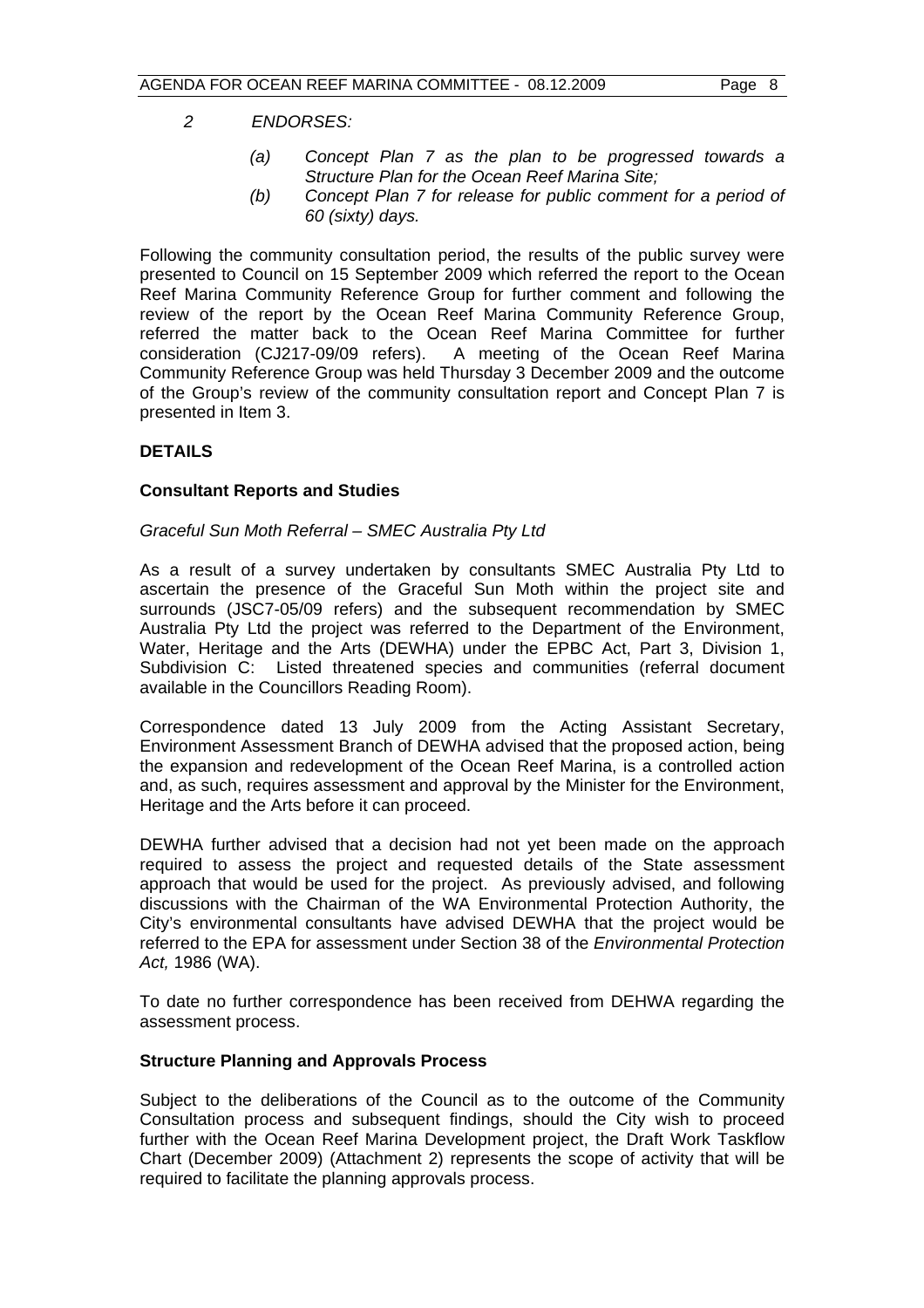#### *Concept Plan 7*

The results of the Community Consultation Survey indicate 95.6% of respondents support the Council endorsed Concept Plan (Plan 7). Given this significant level of support it is recommended that the plan, as endorsed, form the basis for progressing through to the Structure Plan and approvals phase.

As indicated by the survey results (CJ217-09/09 refers), the issue of the provision of car parking requires further analysis and refinement. This refinement may result in amendments to the endorsed Concept Plan however any changes would seek to maintain the overall context of the plan.

It should also be noted that minor inclusions/changes such as the provision and/or location of amenities (toilet/changerooms, BBQs, shelters etc) would be subject to detailed design and town/urban planning considerations at a future stage in the project.

#### *Stakeholders*

As outlined in the Draft Work Taskflow Chart (Attachment 2) a considerable amount of key stakeholder liaison is required to consolidate negotiated positions, particularly with State Government approval agencies. Of particular importance will be negotiations over Bush Forever and potential trade-offs for other City landholdings which may form part of any offsets. The other key issue will relate to land assembly arrangements and negotiations with State Land Services given that there is a combination of freehold land, Crown Land, Reserve Land, Marine Seabed and management vestings/orders tenured over the site.

#### *Technical Reports/Supporting Advice*

As outlined in the Draft Work Taskflow Chart, further technical studies are required to be undertaken to confirm the suitability of the site in relation to the Concept Plan. To date preliminary engineering, coastal hydrology and environmental studies have been undertaken; further in-depth research is required and is critical in ensuring the project can be developed in accordance with the proposed concept plan. Much of the identified research is a requirement of the approval process and is also crucial to the development of the project Business and Structure Plans providing a greater level of certainty in relation to quantities, volumes and costings that will provide a higher degree of confidence relative to the financial aspects of the project. These studies will also limit the extent of unknown variables that may arise during the construction phase. In essence the commissioning of further detailed research is a risk mitigation strategy and will provide a greater degree of certainty that the attributes of the site, such as soil, hydrology, seabed, potential contamination and environmental values etc, are well known.

As results of these studies, identification of any critical flaws within the design will enable the concept plan and Business Plan to be amended. Similarly the outcome of the Business Plan financial assessment and negotiations with Government agencies relative to the approvals may also necessitate changes to the concept plan.

It is anticipated that the technical assessment and field study research will be undertaken by professional consultants with expertise in the relevant field of study.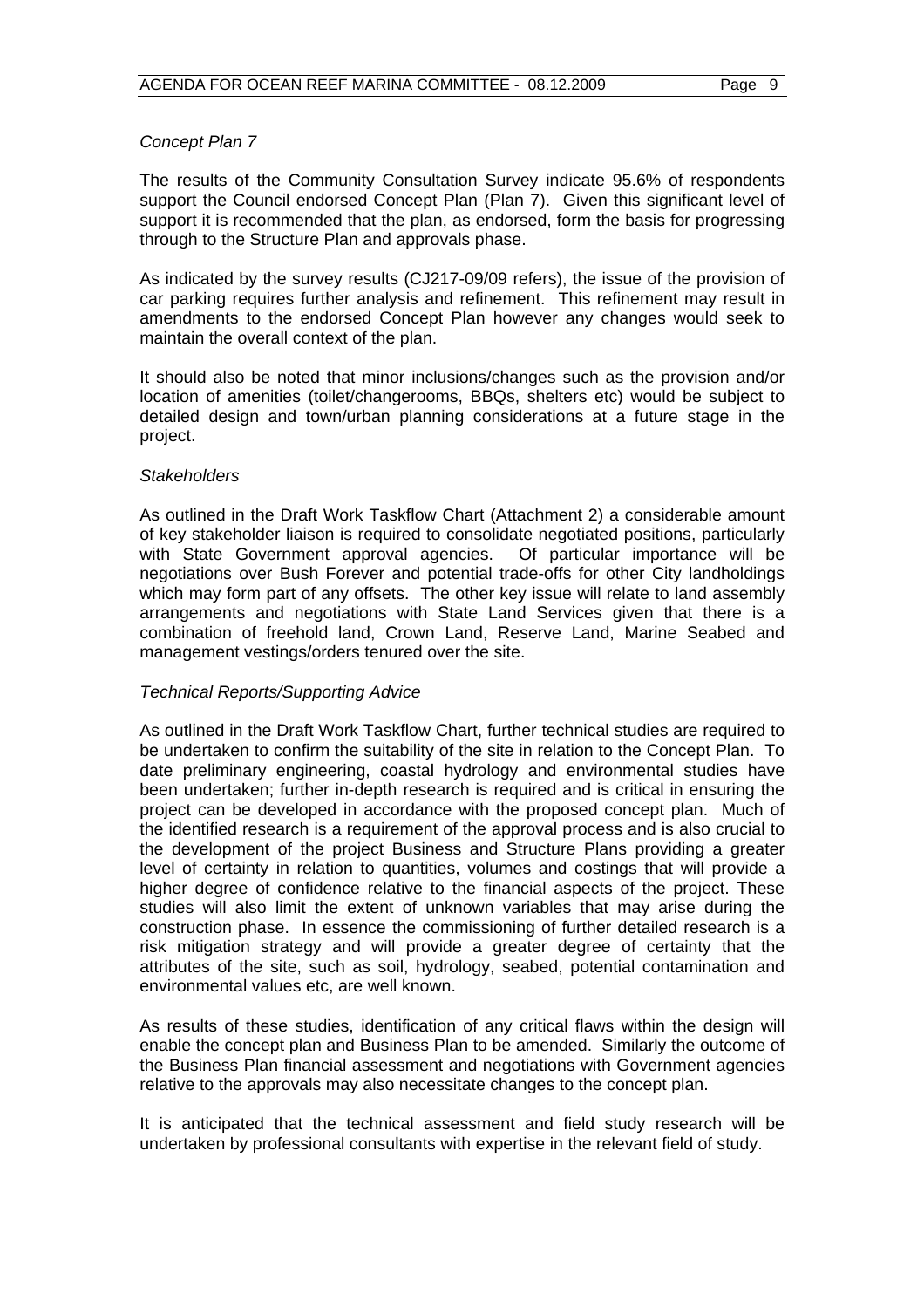#### *Business Plan*

A critical component of the Structure Plan process is the preparation of a Business Plan that analyses the forecast outcome of the project options and alternatives, and most advantageous business model. Given that the City owns approximately 50% of the site (with the State Government having ownership over the remainder), the Business Plan will need to be constructed in such as way that it is representative of the interests of both the City and the State Government. It is anticipated that the final Business Plan (after negotiation with key stakeholders as outlined previously) will be the vehicle by which a Memorandum of Understanding will be signed between the City of Joondalup, Water Corporation and the State Government. This Memorandum of Understanding will articulate the roles and responsibilities of the parties involved in implementing the project and ensure they are clear and defined. The MOU, which interfaces with the Business Plan, will set out the broad scope of the project and detail the implementation phase, costs and revenue sharing as well as ongoing management and maintenance arrangements. The Business Plan will also be subject to public scrutiny and comment.

Subject to the detailed technical studies, the analysis of the Concept Plan may highlight the need for changes to the plan to ensure the commercial viability of the development. Whilst preliminary financial costings were provided on earlier concept plans, the input of qualified consultants in quantity surveying, business and financial management, and other specialist areas needs to be considered.

The Business Plan will also need to consider staging options, financing arrangements, discounted cash flow projections and sensitivity analysis, potential joint venture partnership arrangements, legal considerations, risk management, asset management, whole of life costings, and other variables thereby ensuring Council is fully informed prior to proceeding to future phases of the project, such as construction.

# *Gannt Chart*

A provisional Gannt Chart highlighting the timeframe for the planning and approvals phase has been prepared (Attachment 3). It is the intention of the Project Team to have the Structure Plan documentation completed and ready for submission to the Western Australia Planning Commission and the Environmental Projection Authority by 30 December 2010. In order for this to occur the tasks identified in the Draft Work Taskflow Chart will need to have been undertaken, negotiated and agreed to by Committee/Council and other identified key stakeholders. As outlined in the documentation attached to this report, there is a significant amount of work, financing and resources required to achieve this outcome.

#### **Issues and options considered:**

Not applicable.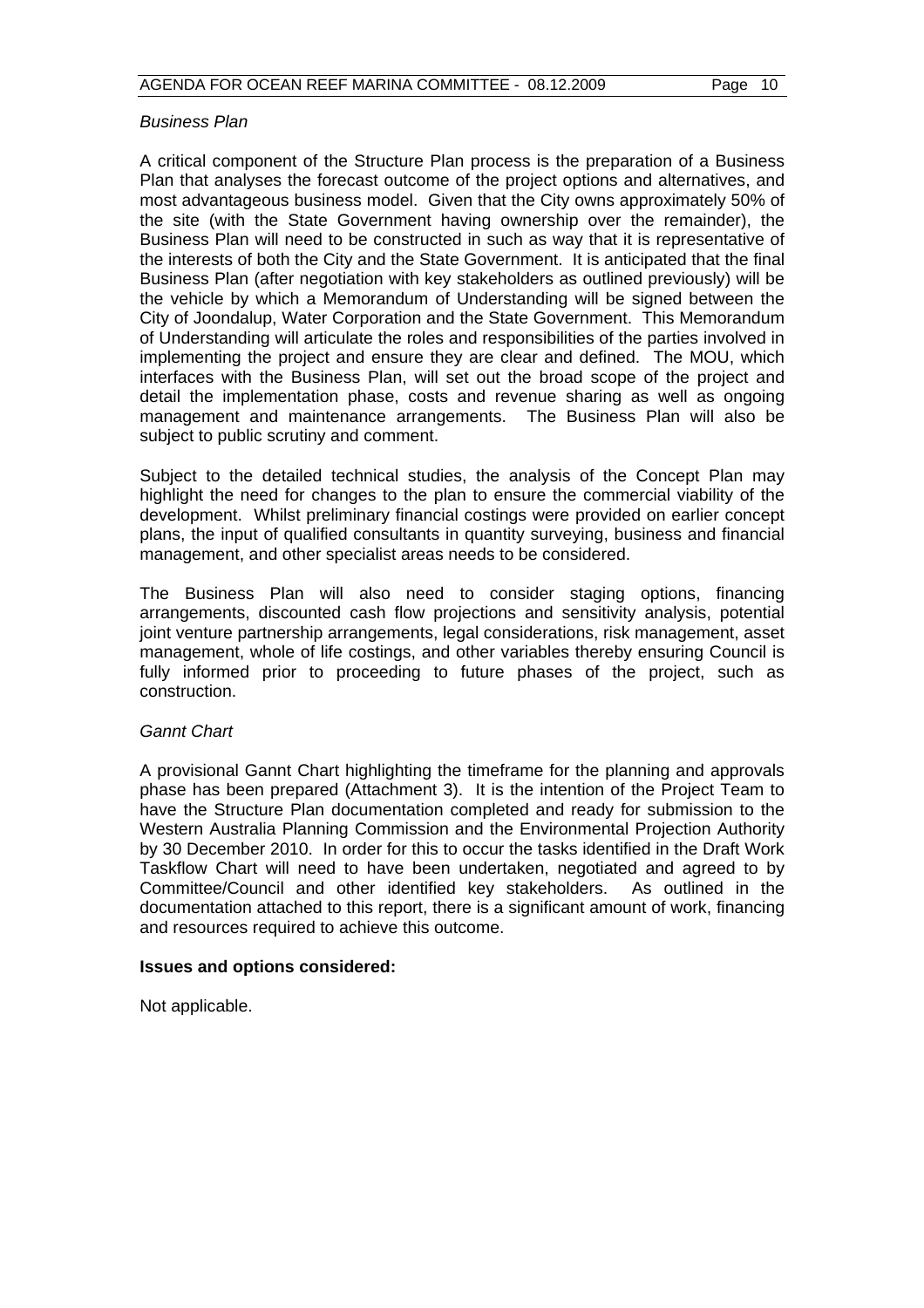#### **Legislation/Strategic Plan/Policy Implications**

**Legislation** The Ocean Reef Marina Development Business Plan and Structure Plan will be lodged with the Western Australian Planning Commission and the Environmental Protection Authority for assessment under Section 38 of the *Environmental Protection Act* 1986 (WA). The City is also governed by the requirements of the *Local Government Act* 1995 in relation to dealings involving commercial undertakings and land development.

# **Strategic Plan**

- **Key Focus Area:** The Built Environment
- Objective 4.2: To progress a range of innovative and high quality urban projects within the City.
- Strategy 4.2.1 Develop a concept for, and commit to, the development of land at the Ocean Reef Marina site.
- **Policy** It is recognised that the project will conform to the City's governance framework.

#### **Risk Management considerations:**

An updated Risk Assessment report has been prepared and will be the subject of a detailed report to the Council in February 2010.

#### **Financial/Budget Implications:**

The 2009/2010 budget allows for \$1.1 million for on the preparation of the Ocean Reef Marina Structure Plan. This amount represents \$750,000 allocated from 2009/2010 funds and a carryover from 2008/2009 of \$350,000. These funds will be used to undertake field research and detailed studies, preparation of a Business Plan and Structure Plan for lodgement with the Western Australian Planning Commission and the Environmental Protection Authority under Section 38 of the *Environmental Protection Act* 1986 (WA) (Item JSC6-05/09 refers).

#### **Regional Significance:**

The development has the potential to provide the residents of the City of Joondalup and the wider Western Australia community with a world class marina facility and visitor destination.

#### **Sustainability implications:**

A Sustainability Report will be required as part of the structure planning documentation.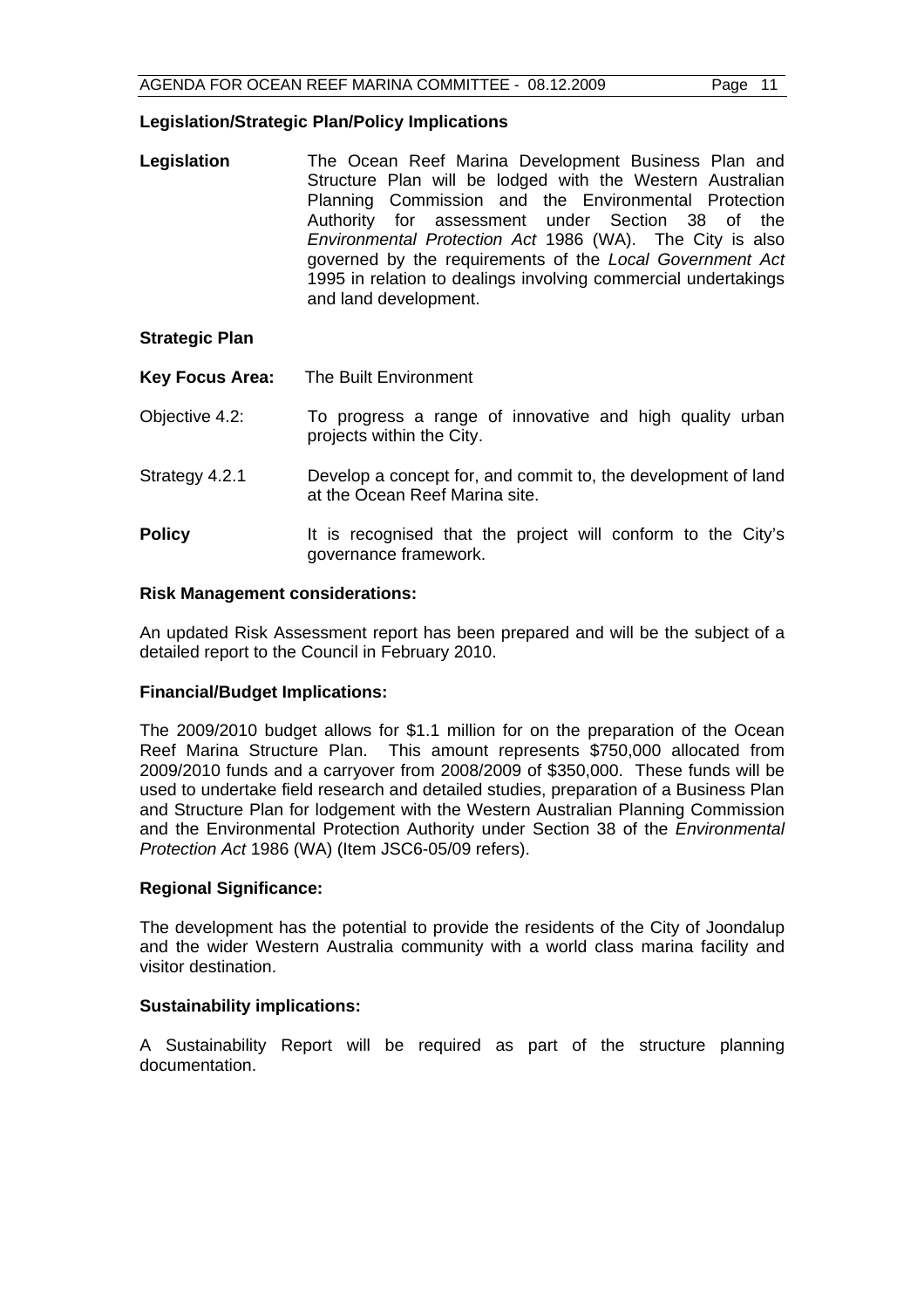## **Consultation:**

Since the endorsement by Council of Concept Plan 7, meetings have been held with:

| 1. Senior Officers, Water Corporation                  | 6 May 2009       |
|--------------------------------------------------------|------------------|
| 2. Mr Gary Prattley, Chairman, WA Planning Commission  | 29 June 2009     |
| 3. Key City of Joondalup stakeholders                  | 10 July 2009     |
| 4. Senior Officers, Environmental Protection Authority | 4 September 2009 |

A series of briefings have also been held for other City Directors and other Business **Units** 

Following Council's decision of 15 September 2009 to refer the results of the community consultation to the Ocean Reef Marina Community Reference Group (Item CJ217-09/09 refers) and Council's subsequent decision to reappoint the members of this Group (Item CJ246-11/09 refers), the Group was briefed on 3 December 2009 with the outcome of that briefing presented in Item 3.

# **COMMENT**

The Community Consultation of Concept Plan 7, as endorsed by Council on 5 May 2009, has been completed. A determination is now required as to whether to proceed forward with the project as per the Draft Work Taskflow Chart, defer the project to a future point in time or to not proceed any further with the development.

#### **VOTING REQUIREMENTS**

Simple majority

#### **RECOMMENDATION**

**That the Ocean Reef Marina Committee:** 

- **1 NOTES the Ocean Reef Marina Development Structure Plan Progress Report dated 8 December 2009;**
- **2 NOTES the recommendation endorsed at the Council Meeting of 5 May 2009 namely:**

 **"***That Council:* 

- *1 NOTES the contents of the Ocean Reef Marina Development Structure Plan Progress Report dated 24 April 2009 and Concept Plan 7 as the latest plan in the progress towards a Structure Plan for the Ocean Reef Marina Site, with the inclusion of an artificial reef to the south of the development site;*
- *2 ENDORSES:* 
	- *(a) Concept Plan 7 as the plan to be progressed towards a Structure Plan for the Ocean Reef Marina Site"*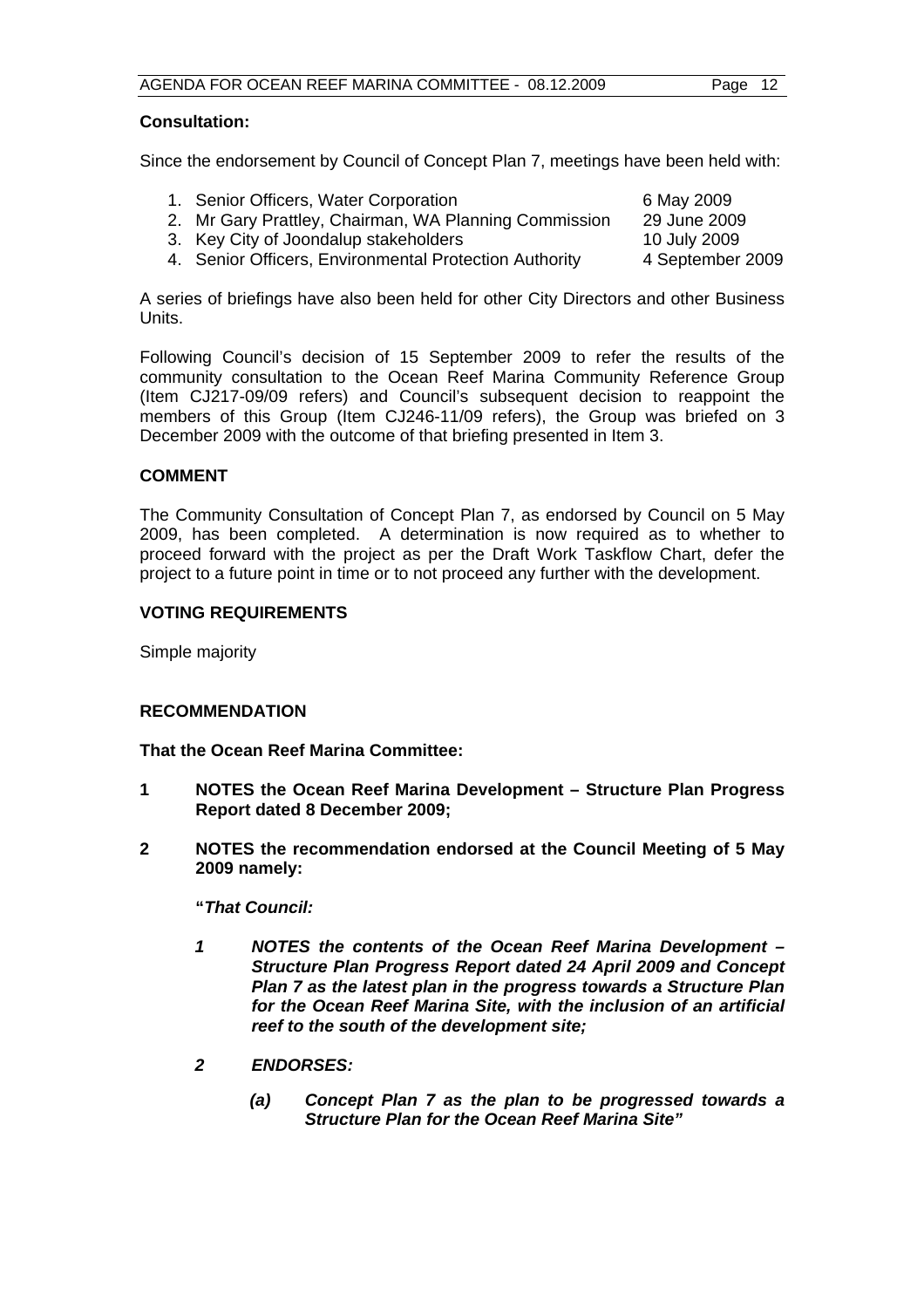**3 RECOMMENDS that Council proceed with the preparation of a Structure Plan and Business Case for the Ocean Reef Marina Development in accordance with the Draft Work Taskflow Chart, dated December 2009, as detailed in Attachment 2 to this Report.** 

Appendix 1 refers.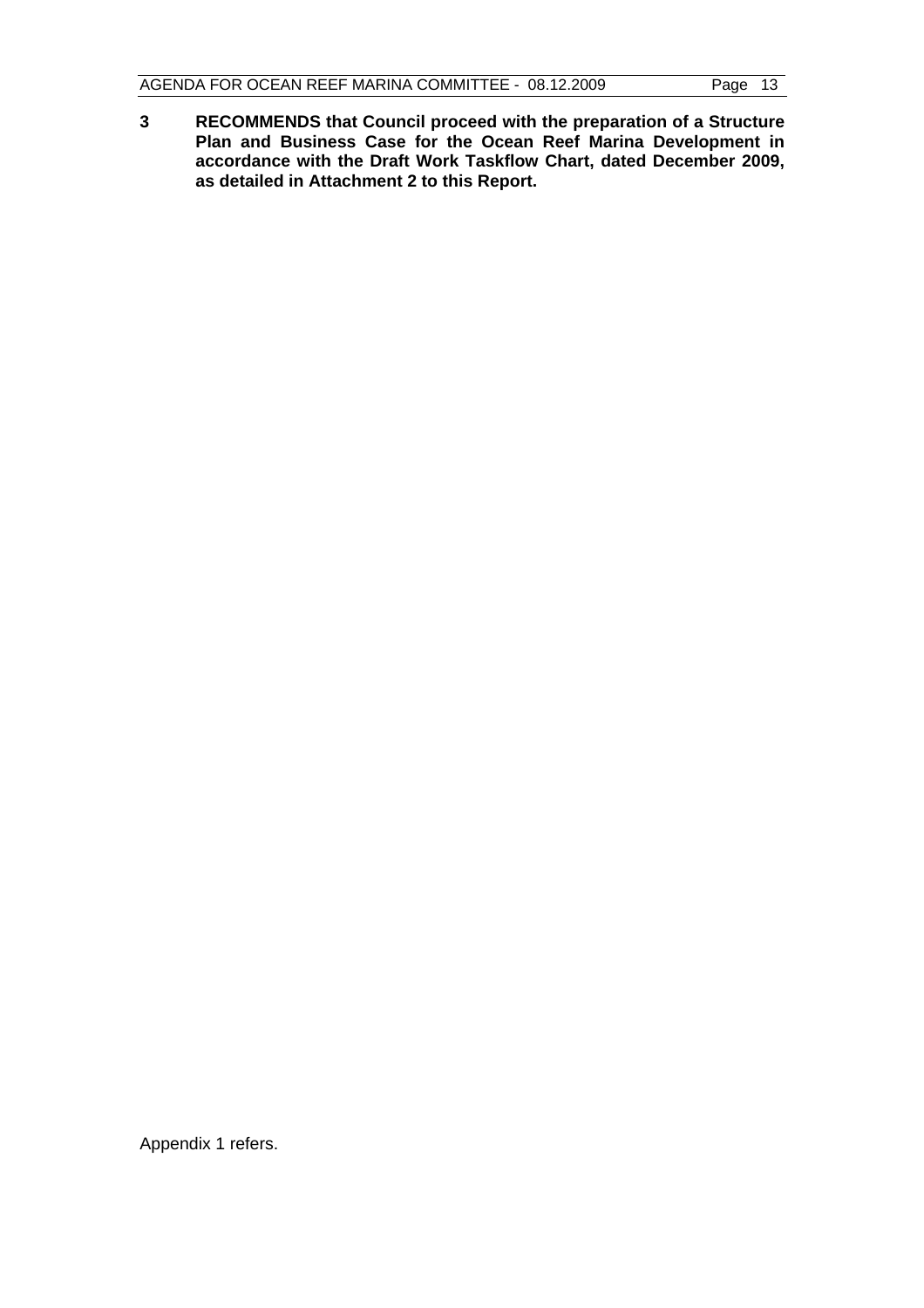| <b>ITEM 2</b>                          | <b>OCEAN</b><br><b>REEF</b><br><b>REFERENCE</b><br><b>CONSULTATION BRIEFING</b> | <b>MARINA</b><br><b>GROUP</b>                                                                                                  | <b>COMMUNITY</b><br><b>COMMUNITY</b> |  |
|----------------------------------------|---------------------------------------------------------------------------------|--------------------------------------------------------------------------------------------------------------------------------|--------------------------------------|--|
| <b>WARD:</b>                           | All                                                                             |                                                                                                                                |                                      |  |
| <b>RESPONSIBLE</b><br><b>DIRECTOR:</b> | Mr Garry Hunt<br>Office of the CEO                                              |                                                                                                                                |                                      |  |
| <b>FILE NUMBER:</b>                    | 04171                                                                           |                                                                                                                                |                                      |  |
| <b>ALT FILE NUMBER:</b>                | 07303                                                                           |                                                                                                                                |                                      |  |
| <b>ATTACHMENTS:</b>                    | Attachment 1                                                                    | Powerpoint presentation: Ocean Reef<br>Marina – Concept Plan 7 / Community<br>Consultation                                     |                                      |  |
|                                        | Attachment 2                                                                    | Additional Information - Community<br>Consultation Report (September 2009):<br>Qualitative Responses - Main Themes             |                                      |  |
|                                        | Attachment 3                                                                    | Additional Information - Community<br>Consultation Report (September 2009):<br>Qualitative Responses - Additional<br>Amenities |                                      |  |

#### **PURPOSE/EXECUTIVE SUMMARY**

This report provides the outcomes of the meeting of the Ocean Reef Marina Community Reference Group held 3 December 2009 in response to Council's decision to refer the Ocean Reef Marina Community Consultation report to the Group for their comment and feedback.

# **BACKGROUND**

At its meeting on 19 February 2008 (CJ004-02/08), Council resolved to appoint 34 people to the Ocean Reef Marina Community Reference Group (CRG) under the categories of:

- Individuals representing resident of Ocean Reef;
- Individuals representing surrounding suburbs including Iluka, Mullaloo, Heathridge, Connolly and Currambine;
- Individuals representing community groups/agencies; and
- Individuals representing northwest corridor communities

The role of the group was to:

- Help the City develop a concept design and structure for the Ocean Reef Marina;
- Ensure the issues and concerns of the community are adequately represented;
- Represent the interests of the wider community;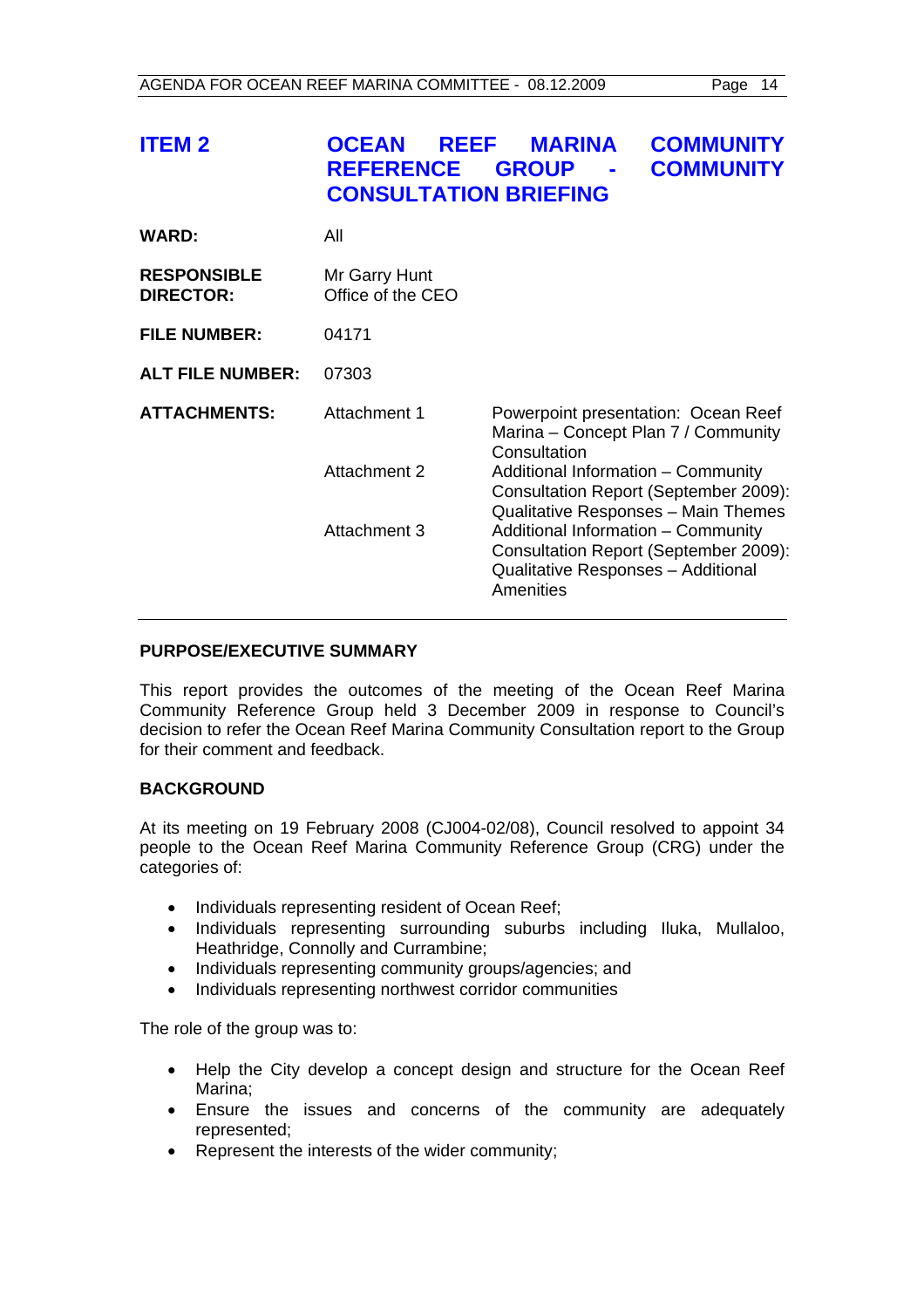- Act as a conduit to disseminate information and feedback to and from the wider community; and
- Liaise with extended networks and community groups to facilitate information sharing about the project.

Since its formation in 2008, the Group has met on five occasions to consider, discuss and provide comment on the initial concept designs (Concept Plan  $1 - 6$ ) the result of which was the positive endorsement of Concept Plan 6 in January 2009. In consideration of the feedback and comments received from the Group, some minor modifications were incorporated into Concept Plan 7.

Following endorsement of Concept Plan 7 as the plan to be progressed towards a Structure Plan for the Ocean Reef Marina Site and for release for public comment for a period of 60 (sixty) days (JSC7-05/09 refers), Council agreed to the continuation of the Group past the public consultation period (JSC8-05/09 refers) and subsequently referred the report on the Ocean Reef Marina Concept Plan community consultation to the Group for further comment (CJ217-09/09 refers). The matter was then to be referred back to the Ocean Reef Marina Committee for further consideration (CJ217- 09/09 refers).

# **DETAILS**

A meeting of the Ocean Reef Marina Community Reference Group was convened on Thursday 3 December 2009 the purpose of which was to brief the Group on the outcome of the Ocean Reef Marina community consultation (see Attachment 1) and to seek their comments and feedback on the results with particular reference to the qualitative information received during the survey process.

The Group were asked to consider the comments provided in the two qualitative questions on the survey:

- Any other comments on the Concept Plan?
- Do you feel anything is missing?

The comments provided by the community in relation to item one above were categorised into eight general themes (Attachment 2) and the Group's feedback and comments are as follows:

1. Commence project without delay:

 The Group agreed that the current momentum should be maintained which considering due process; the community should be kept informed of the progress of project such as via the City's website amongst other means.

- 2. Suggestions for additional amenities (see Attachment 3)
- 3. Traffic issues and car parking:

 It was suggested that more precise information regarding the number and type of parking facilities be provided to the community in future publications. It was considered vital that adequate parking, including trailer parking, was provided for the development and that the mix between residential and visitor be sufficient. Processes such as traffic calming devices, access and links to existing major arterial roads should be incorporated to alleviate future possible traffic issues.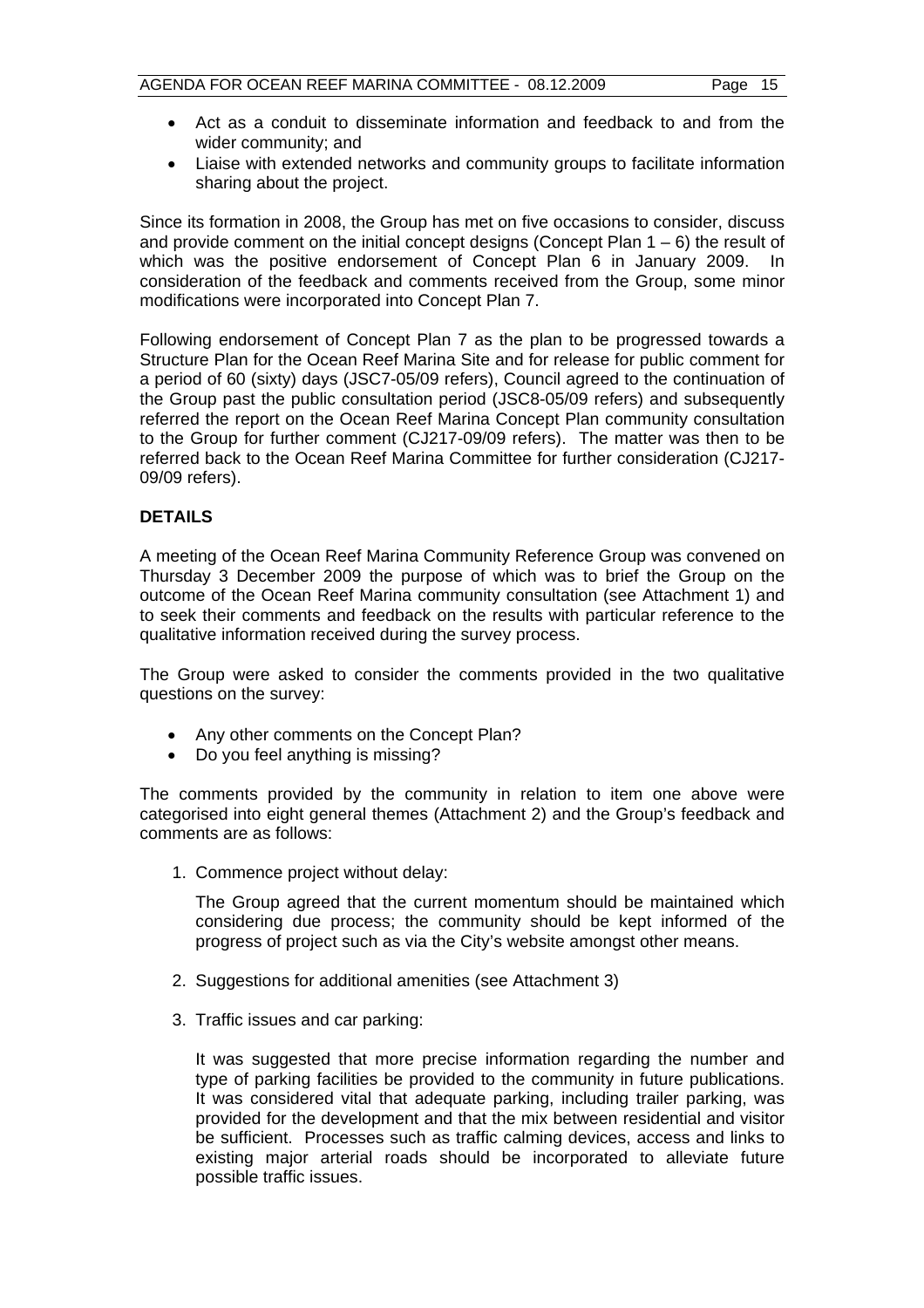4. Management of bushland area post development:

 The implementation of an integrated management plan, both during and post development should be considered as was liaison with and involvement of the relevant environmental groups throughout the Structure Plan approvals process.

5. Height of buildings:

 The Group suggested better representation of the proposed building height would provide the community with a better understanding of what the development would look like. Utilisation of the natural land contours is also considered important in the minimisation of the impact of the building height.

6. Provision for: artificial reef/adequate toilets/more boat launching

 There was general consensus that provision for the above would form part of the detailed design with the maximum number of boat launching ramps provisioned as part of the club area (northern precinct).

7. Helipad:

 Careful management of this amenity in relation to flight paths, commercial and non-commercial use, should be undertaken.

8. Location of individual components/amenities:

 The location and type of the individual components would form part of detailed design.

# **Appointment to the Community Reference Group**

In recognition of the importance of State Government liaison and involvement in the development, the Community Reference Group recommended that Council consider the appointment Mr Albert Jacob MLA, Member for Ocean Reef, as an observer to the Group.

#### **Issues and options considered:**

Not applicable

**Legislation/Strategic Plan/Policy Implications** 

- **Legislation** Not applicable
- **Strategic Plan Key Focus Area:** Leadership and Governance
- Objective: 1.1 To engage proactively with the community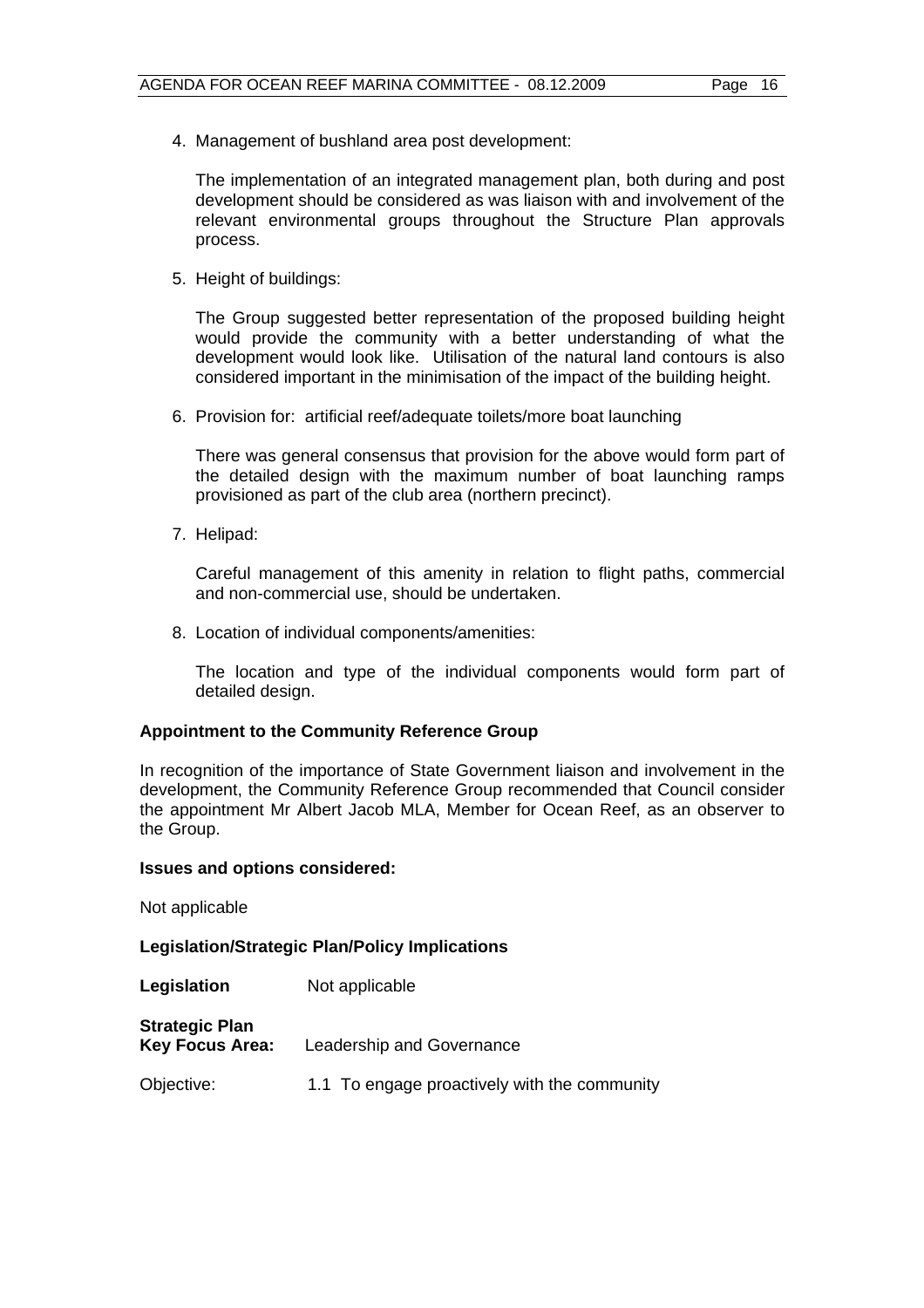| AGENDA FOR OCEAN REEF MARINA COMMITTEE - 08.12.2009 |
|-----------------------------------------------------|
|-----------------------------------------------------|

| AGENDA FOR OCEAN REEF MARINA COMMITTEE - 08.12.2009<br>Page 17 |     |                                                                                                       |  |  |  |
|----------------------------------------------------------------|-----|-------------------------------------------------------------------------------------------------------|--|--|--|
| <b>Key Focus Area:</b>                                         |     | The Built Environment                                                                                 |  |  |  |
| Objective:                                                     | 4.2 | To progress a range of innovative and high quality<br>urban development projects within the city.     |  |  |  |
|                                                                |     | 4.2.1 Develop a concept for, and commit to, the development<br>of land at the Ocean Reef Marina site. |  |  |  |
| <b>Policy</b>                                                  |     | Not applicable                                                                                        |  |  |  |
| <b>Risk Management considerations:</b>                         |     |                                                                                                       |  |  |  |
| Not applicable                                                 |     |                                                                                                       |  |  |  |
| <b>Financial/Budget Implications:</b>                          |     |                                                                                                       |  |  |  |
| Not applicable                                                 |     |                                                                                                       |  |  |  |
| <b>Regional Significance:</b>                                  |     |                                                                                                       |  |  |  |
| Not applicable                                                 |     |                                                                                                       |  |  |  |
| <b>Sustainability implications:</b>                            |     |                                                                                                       |  |  |  |
| Not applicable                                                 |     |                                                                                                       |  |  |  |
| <b>Consultation:</b>                                           |     |                                                                                                       |  |  |  |
| Not applicable                                                 |     |                                                                                                       |  |  |  |
| <b>COMMENT</b>                                                 |     |                                                                                                       |  |  |  |
| Not applicable.                                                |     |                                                                                                       |  |  |  |
| <b>VOTING REQUIREMENTS</b>                                     |     |                                                                                                       |  |  |  |
| Simple majority                                                |     |                                                                                                       |  |  |  |
| <b>RECOMMENDATION</b>                                          |     |                                                                                                       |  |  |  |

# **That the Ocean Reef Marina Committee:**

- **1. NOTES the report related to the Ocean Reef Marina Community Reference Group - Community Consultation Briefing dated 8 December 2009;**
- **2. RECOMMENDS that Council considers the appointment of Mr Albert Jacob MLA, Member for Ocean Reef, as an observer to the Ocean Reef Marina Community Reference Group.**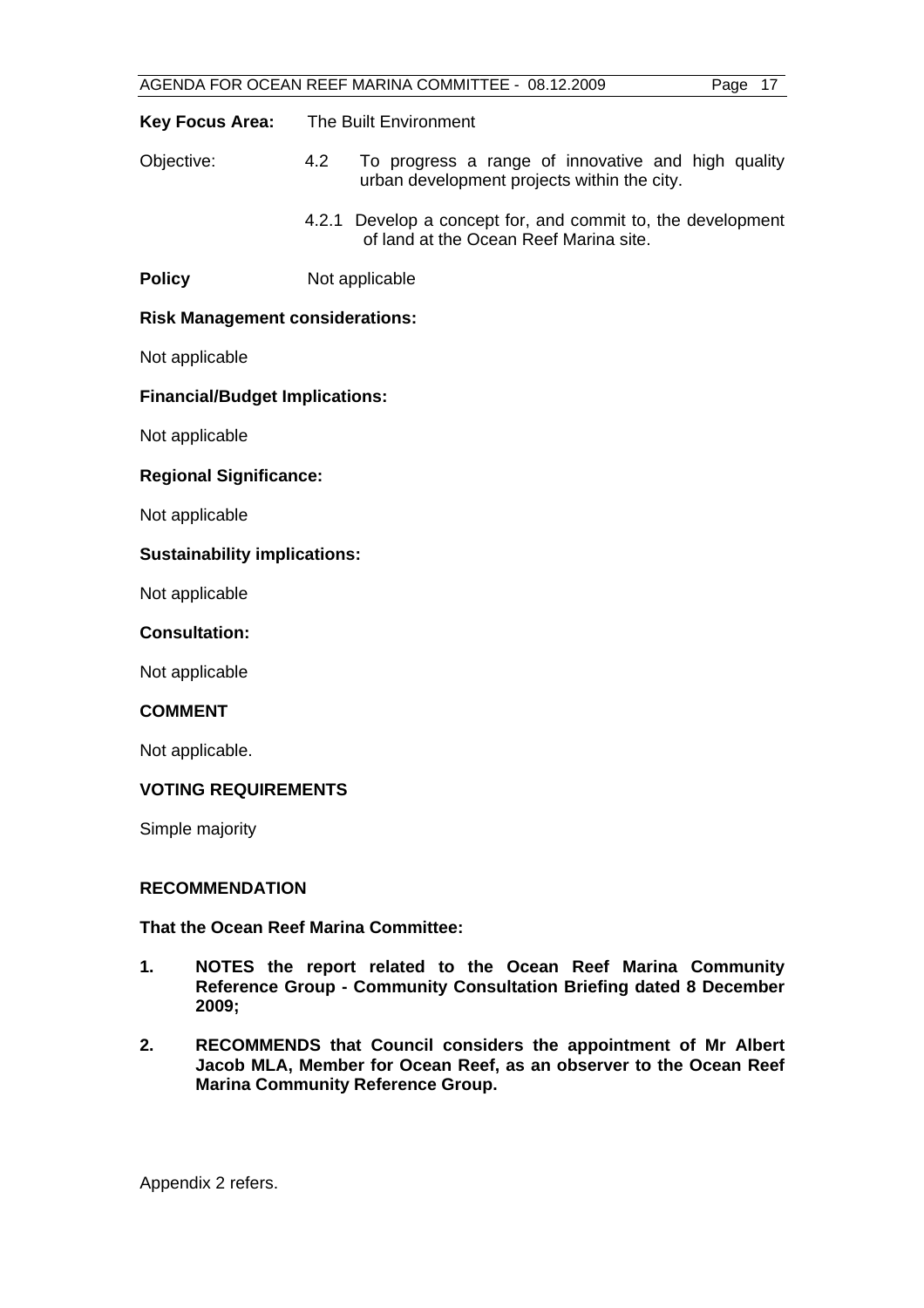# **MOTIONS OF WHICH PREVIOUS NOTICE HAS BEEN GIVEN**

**REQUESTS FOR REPORTS FOR FUTURE CONSIDERATION** 

**CLOSURE**